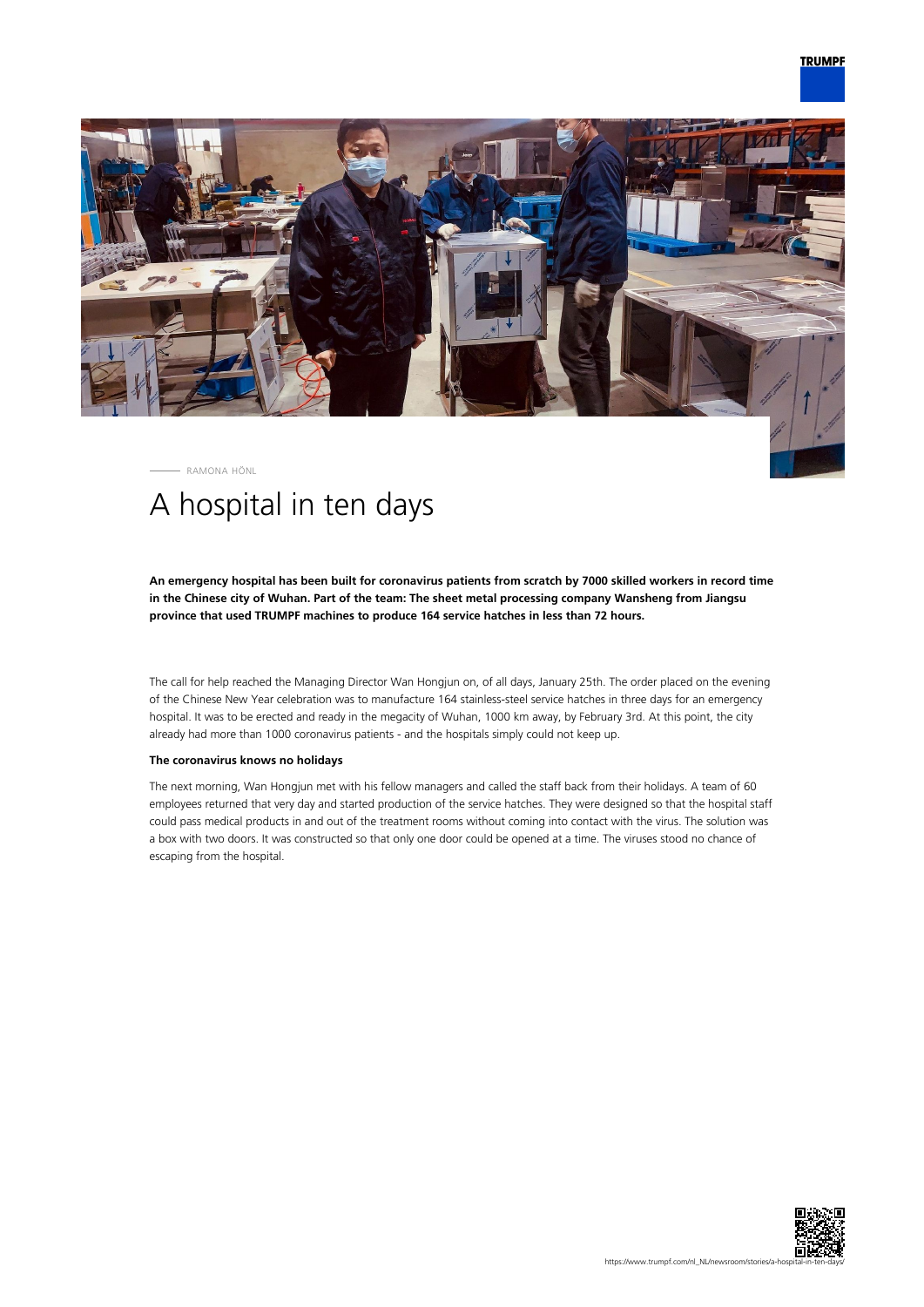

The company Wansheng manufactured 164 service hatches in three days for an emergency hospital in Wuhan.

## **TRUMPF machines were running day and night**

Wansheng was ideally positioned for manufacturing the service hatches. Laser cutting, punching, bending and welding - Wansheng's machines have all the required technologies. The company owns numerous machines from TRUMPF: TruLaser 5030 and 3030, TruPunch 5000 and 1000, TruBend Center 5030 as well as TruBend 5170 and 1100. The staff did almost all the work on these machines. The systems were running day and night. In less than 72 hours, 164 service hatches were ready to be delivered to the emergency hospital.

## **The work: a matter of honor**

Just a few days later, 1400 staff were caring for coronavirus patients in the first emergency hospital in Wuhan. "It was a great honor for us to support the doctors and nursing staff with our work at this difficult time. Everyone must pull together in the fight against the coronavirus pandemic", says Managing Director Hongjun. You can feel his pride.